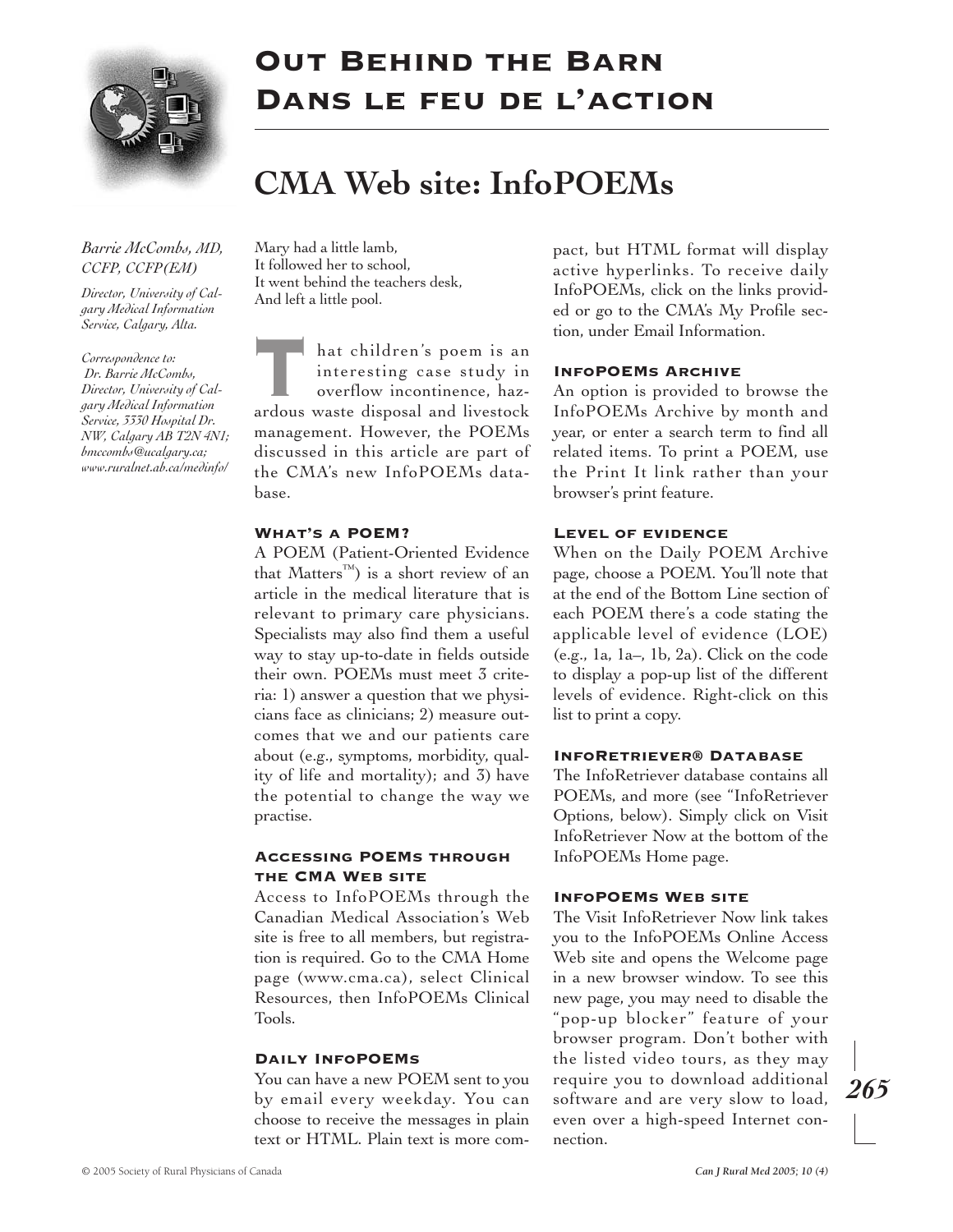#### Getting started

While on the InfoPOEMs Welcome page, click on Getting Started to see an overview of available resources, then select Using the InfoRetriever Program (last item), followed by Using InfoRetriever. To return to the Welcome page, you may need to use your browser's Back button. Some of the information is only applicable if you have an individual InfoPOEMs subscription.

#### InfoRetriever: Initiating a search

To initiate a search through InfoRetriever, return to the InfoPOEMs Welcome page and click on InfoRetriever. Enter a search term, then click on Find Matching Keywords. The default is a text

search in all available databases, not just the InfoPOEMs Archive. Other search options allow you to select from a list of key words or to search by ICD-9 (*International Classification of Diseases*, 9th rev) codes. Several options are provided for narrowing your search.

### InfoRetriever Options

*Clinical rules and calculators:* This option under the InfoRetriever menu displays a list of several rules and calculators, organized by body system. Some calculators, such as the Body Mass Index, have a metric option, but others have no option to enter the International System (SI) laboratory values used in Canada.

Title:

No antibiotics necessary for lower respiratory infection

Clinical question:

What is the optimal management strategy for acute uncomplicated lower respiratory tract infection?

Bottom line:

After excluding patients with chronic lung disease or clinically suspected pneumonia, antibiotics provide little or no benefit for patients with cough and lower respiratory tract symptoms, including those with fever and green sputum. Regardless of treatment method, cough will last about 3 weeks for the majority of patients and for at least 1 month in 25%. Patients given an immediate prescription for an antibiotic are more likely to expect antibiotics in the future. Providing a verbal explanation about the expected course and potential complications of cough during the consultation is most likely to assure optimal patient satisfaction.

Reference:

Little P, Rumsby K, Kelly J, et al. Information leaflet and antibiotic prescribing strategies for acute lower respiratory tract infection. A randomized controlled trial. JAMA 2005;293:3029-35.

Study design:

Randomized controlled trial (single-blinded)

Setting:

Outpatient (primary care)

Synopsis:

The investigators enrolled 807 adults and children presenting to their primary care clinician with cough and at least 1 other symptom referable to the lower respiratory tract (colored sputum, chest pain, dyspnea, or wheezing). Patients with asthma, other chronic lung diseases, or suspected pneumonia were excluded. Subjects were randomly assigned (concealed allocation assignment) in a factorial design to 1 of 6 groups: They received an educational leaflet on cough or no leaflet, and were then placed in 1 of 3 antibiotic groups (immediate antibiotics, no offer of antibiotics, or delayed antibiotic).

Antibiotic treatment included amoxicillin 250 mg 3 times daily or erythromycin 250 mg 4 times daily. The delayed prescription could be picked up from the receptionist up to 14 days later without further physician contact. Patients were similar to those seen with acute bronchitis in primary care practice: 2 in 3 patients reported fever and more than 40% reported production of colored sputum. Patients not blinded to treatment group assignment self-reported symptoms for 3 weeks. Follow-up occurred for 70% of the subjects at 3 weeks.

Using intention-to-treat analysis, there was no significant difference in the duration of cough or severity of cough or other symptoms between patients receiving or not receiving antibiotics. The duration of "moderately bad symptoms" was shorter in the immediate antibiotic group, but only by 1 day. Cough lasted a mean of 12 days regardless of treatment, with 25% of patients reporting a cough lasting more than 17 days, after physician consultation (which is usually 7 to 10 days after the cough began). Children and adults with colored sputum did not benefit more than other groups and elderly patients were less likely to benefit from antibiotics. Compared with the immediate antibiotic group, fewer patients in the delayed and control groups used antibiotics (96% vs 20% and 16%, respectively). The leaflet had no effect on any outcomes. Although slightly fewer patients were satisfied in the delayed and control groups, more than 75% of patients were satisfied with not receiving an immediate prescription for an antibiotic. The study was 80% powered to detect an 11% difference in reconsultation rates.

No antibiotics necessary for lower respiratory infection. (Daily InfoPOEM). In: InfoPOEMs: The Clinical Awareness System. www.InfoPOEMs.com. Received August 17, 2005. Reproduced with permission.

A sample POEM from August 17, 2005.

*266*